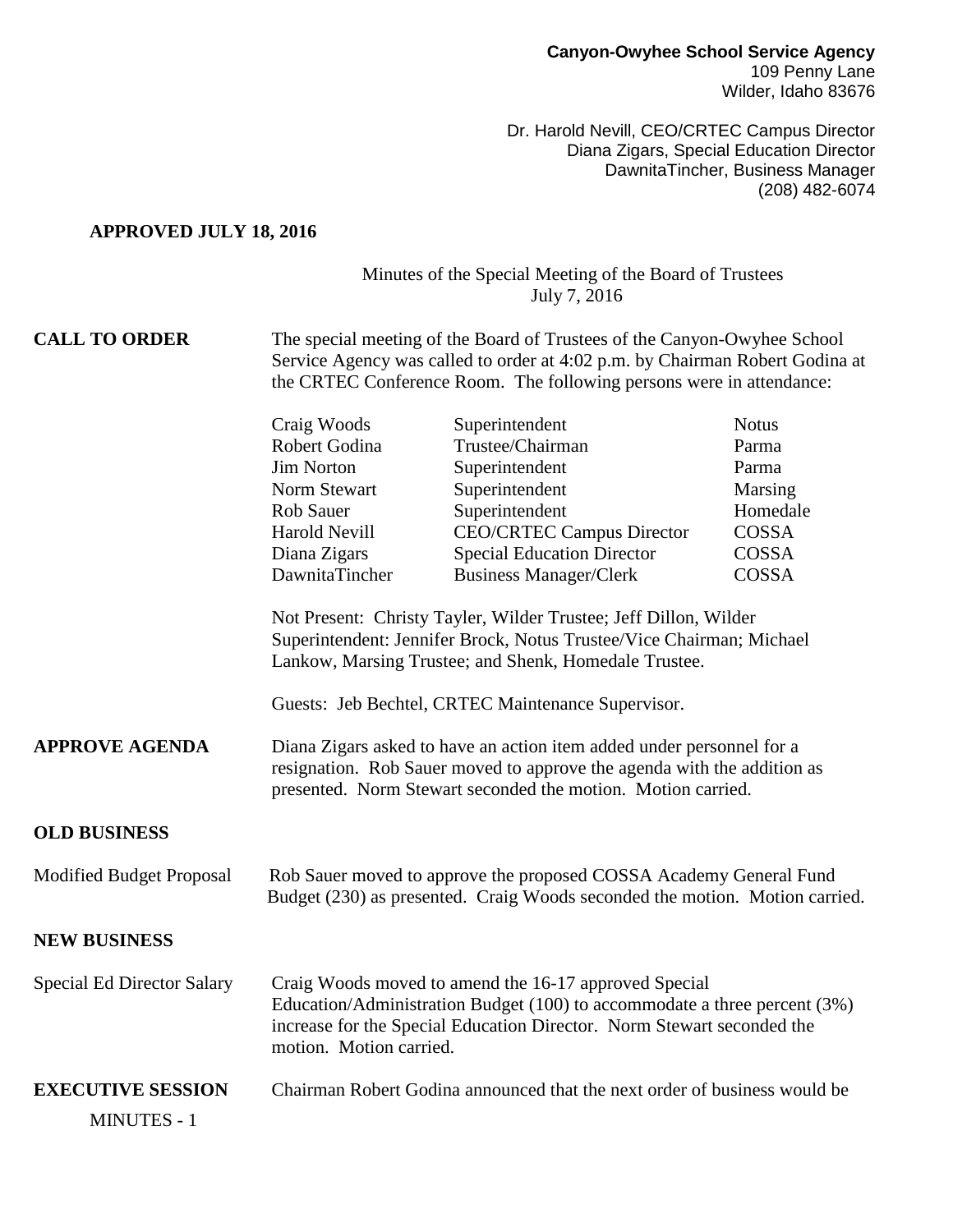Executive Session to consider the evaluation, dismissal or disciplining of, or to hear complaints or charges brought against a public officer, employee, staff member or individual agent, or public school student as allowed by Idaho Code 74-206 (1)(b). After a full and complete discussion the following resolution was presented:

Be it resolved that the Board of Trustees of the Canyon-Owyhee School Service Agency will recess from a public meeting into executive session pursuant to Section 74-206 Idaho Code, to consider the evaluation, dismissal or disciplining of, or to hear complaints or charges brought against a public officer, employee, staff member or individual agent, or public school student as allowed by Idaho Code 74-206 (1)(b). Be it further resolved that following executive session the board will reconvene in public session for the purpose of conducting further business or for adjournment of the meeting. Roll call vote being conducted on the above and foregoing resolution and the same having been counted and found to be as follows: Wilder-Not Present, Notus-Aye, Parma – Aye, Marsing- Aye, Homedale- Aye, Chairman Godina declared said resolution adopted.

The minutes of the Executive Session of COSSA: The Board of Trustees having properly recessed from open session pursuant to Section 74-206 Idaho Code, directly thereupon convened into an executive session at 4:12 p.m. on the 7<sup>th</sup> day of July 2016 at the COSSA office board room, Wilder, Idaho in order to consider personnel and student issues as authorized by Section 74-206(1)(b), Craig Woods, Robert Godina, Jim Norton, Norm Stewart, Rob Sauer, Dr. Harold Nevill, Diana Zigars, and Dawnita Tincher were present at the Executive Session. The Board then entered into discussion of the matter for which the Executive Session was held.

There being no further discussion concerning the subject matter of the Executive Session at 4:16 p.m. Craig Woods moved to reconvene into open session. Norm Stewart seconded the motion. Motion carried.

## **EXECUTIVE SESSION -** No decisions were made.

## **ACTION**(S)

**PERSONNEL** Diana Zigars asked the Board to ratify her hire of Diane Berg, Special Eduction Teacher, Alternate Route. Craig Woods moved to ratify the hire as presented. Rob Sauer seconded the motion. Motion carried.

> Diana Zigars asked the Board to ratify her hire of Janice Grimaldo, Speech/Language Pathologist. Craig Woods moved to ratify the hire of as presented. Rob Sauer seconded the motion. Motion carried.

Diana Zigars asked the Board to ratify her acceptance of resignation from Cynthia Eden, Gifted/Talented Facilitator. Craig Woods moved to ratify the acceptance of resignation as presented. Norm Stewart seconded the motion. Motion carried.